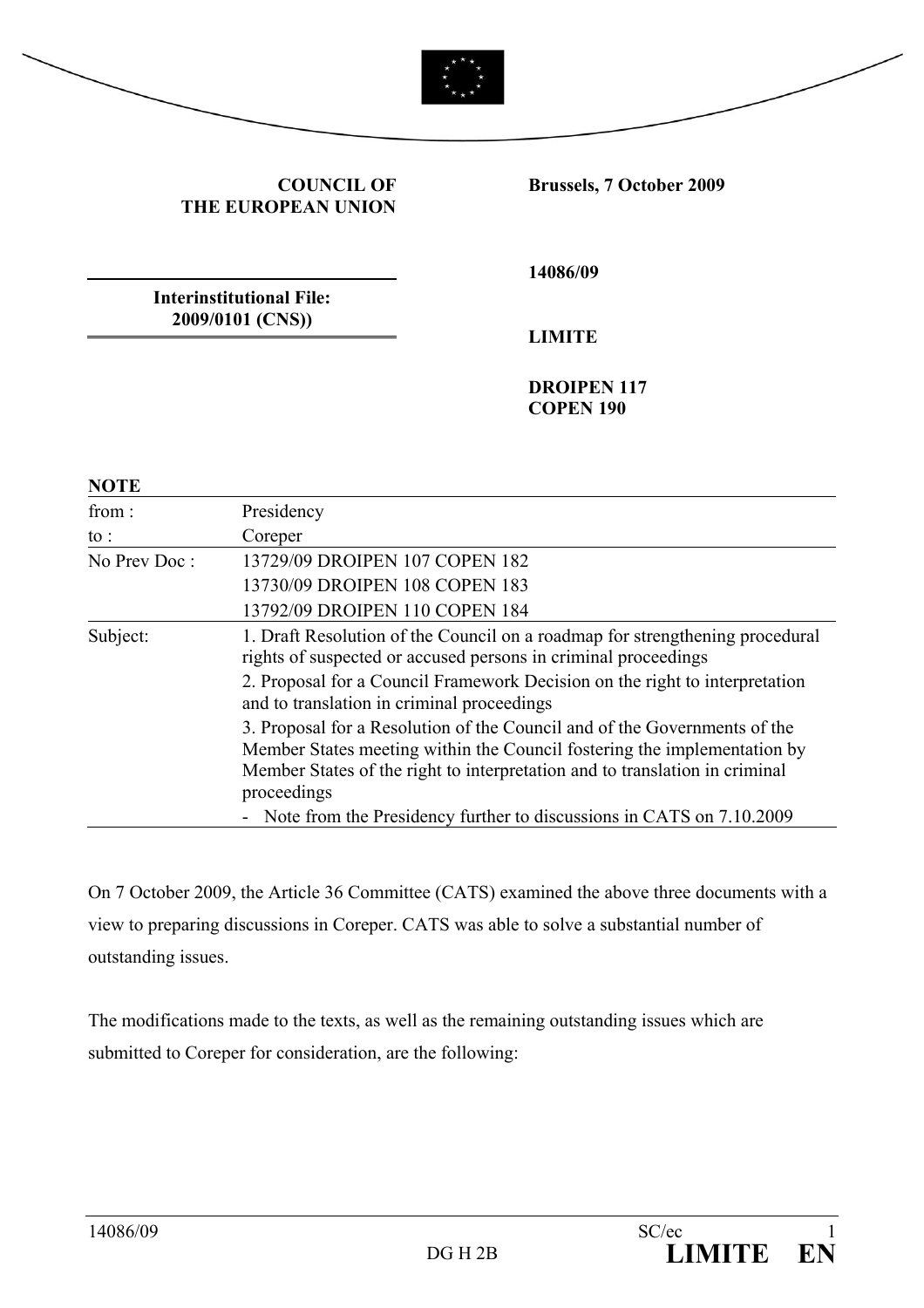#### ROADMAP (ref: 13792/09):

#### **Modifications made:**

- 1. In recital 12, the words '*, in due course,*' have been deleted.
- 2. Apart from DE, FR, IE and UK, NL also has a Parliamentary scrutiny reservation on this document.
- 3. All footnotes relating to positions of Member States have been deleted.

#### **Remaining outstanding issue:**

CZ has a scrutiny reservation on the title of measure F, relating to a "Green Paper on pre-trial detention".

#### FRAMEWORK DECISION (ref: 13729/09):

#### **Modifications made / Remaining outstanding issues:**

Reference is made to the text reproduced in Annex 1.

The outstanding issues relate notably to:

- 1) page 8, footnote 1: CY, IT, NL, SI and UK scrutiny reservations on the new recital 13a, concerning "consistent implementation with the ECHR and its case-law";
- 2) page 9, footnotes 1 and 2: suggestion by FI, supported by PL/UK, to move text from the recitals into the operative part of Article 1 on "scope"; DE and HU scrutiny reservations;
- 3) page 10, footnote 2: BE, PL, SI and FI scrutiny reservations on new text in Article 2(1) on the "right to interpretation", in particular of communication with lawyers;
- 4) page 11, footnote 1: CY reservation on Article 3 relating to "translation".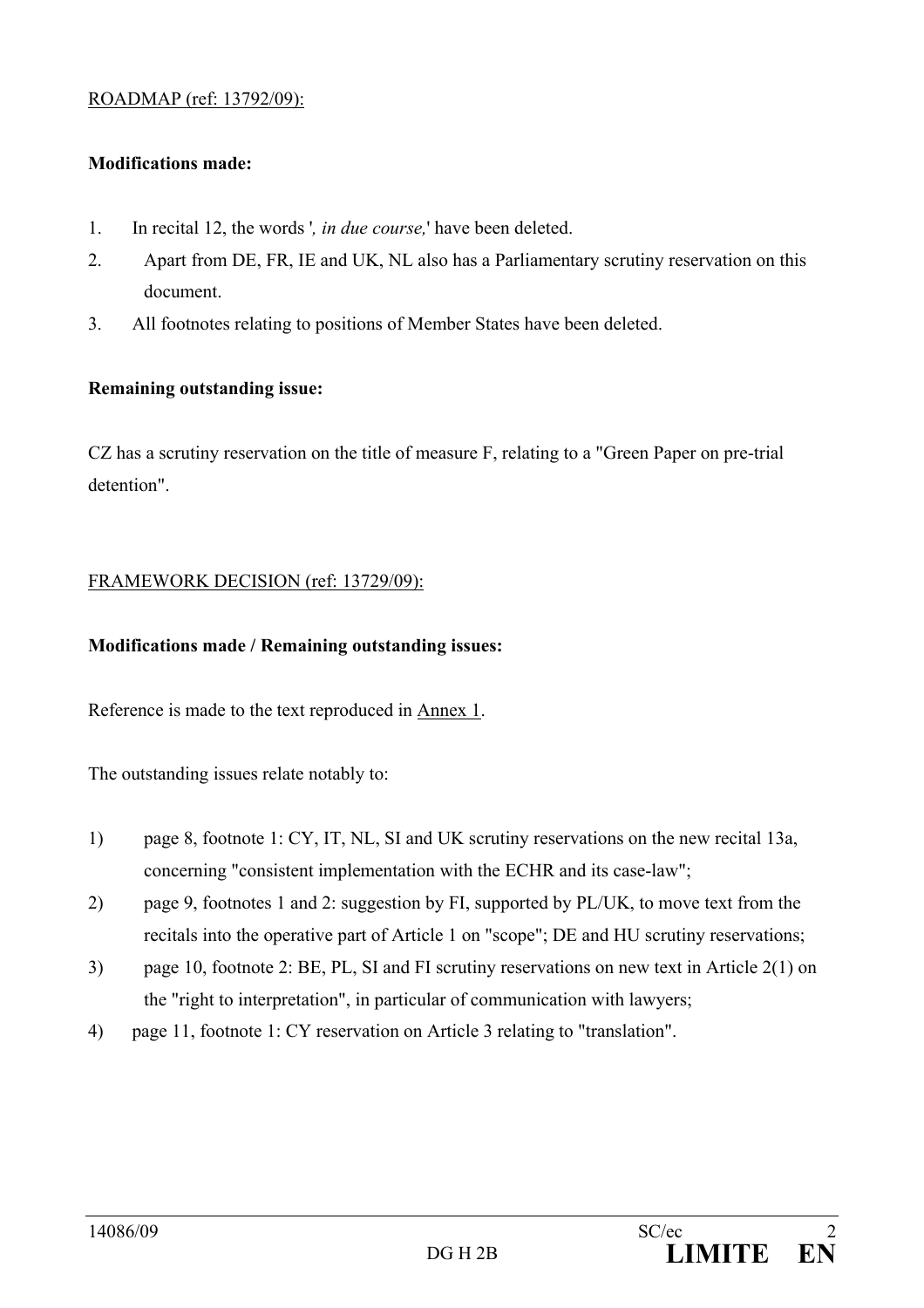#### RESOLUTION (ref: 13730/09):

#### **Modifications made / Remaining outstanding issues:**

Reference is made to the text reproduced in Annex 2.

The outstanding issues relate notably to:

- 1) page 15, footnote 1: suggestion by FI for an addition to the second whereas-clause, relating to "respect of national budgetary procedures";
- 2) page 17, footnote 1: NL and IE/LV reservations on the point on "training";
- 3) page 18, footnote 1: AT reservation on the "status of the interpreter's or translator's qualifications";
- 4) page 18, footnote 3: alternative text by FI for point 14 on the relationship with the E-justice action plan.

Coreper is invited to solve the above mentioned remaining outstanding issues with a view to allowing the JHA Council on 23 October 2009 to reach a general approach on the three texts.

 $\frac{1}{2}$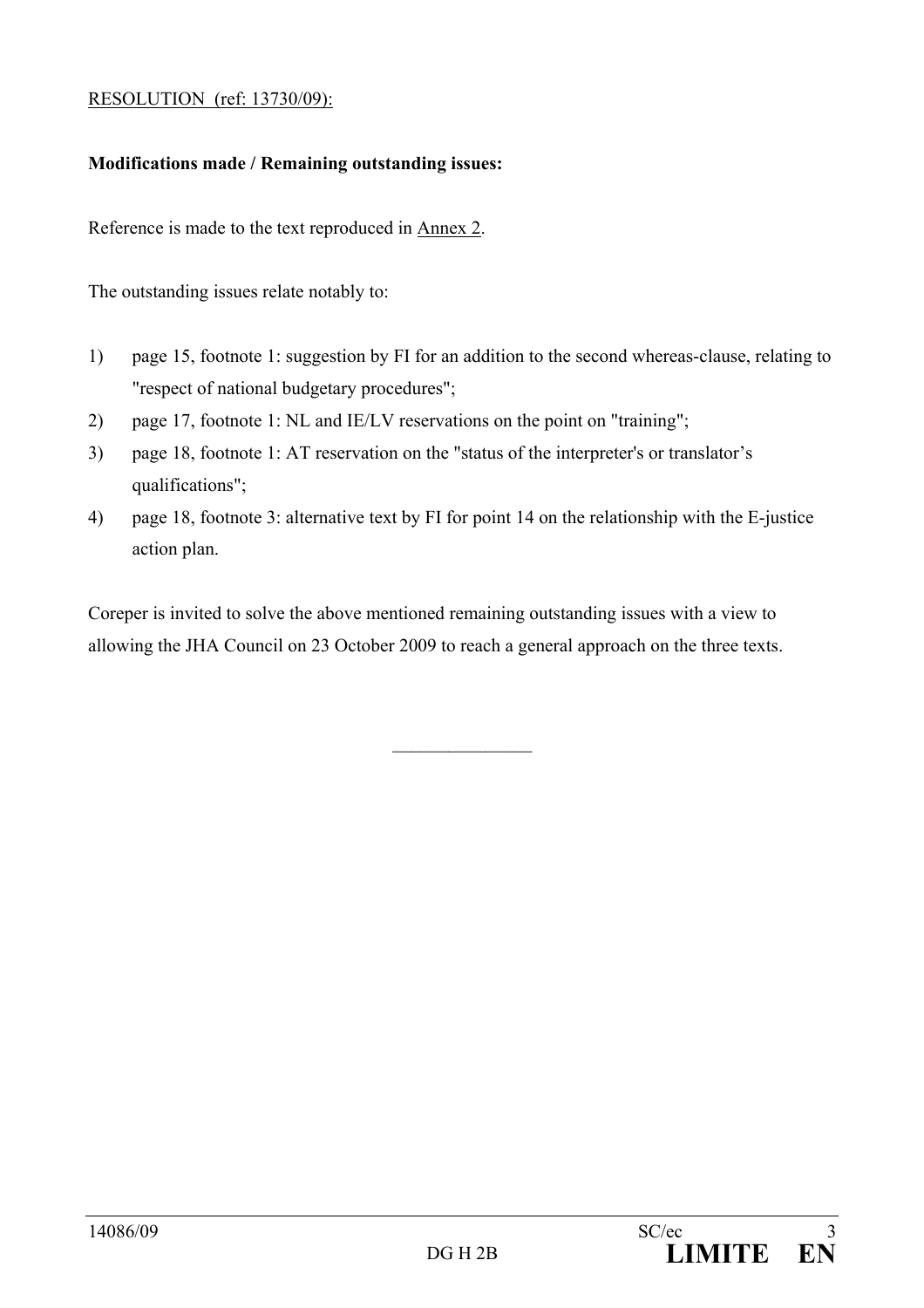#### **COUNCIL FRAMEWORK DECISION**

#### **on the right to interpretation and to translation in criminal proceedings**

THE COUNCIL OF THE EUROPEAN UNION,

Having regard to the Treaty on European Union, and in particular Articles 31(1)(c) and 34(2)(b) thereof,

Having regard to the proposal from the Commission,

Having regard to the opinion of the European Parliament,

Whereas: **<sup>1</sup>**

- (1) The European Union has set itself the objective of maintaining and developing an area of freedom, security and justice. According to the conclusions of the European Council in Tampere of 15 and 16 October 1999, and in particular point 33 thereof, the principle of mutual recognition should become the cornerstone of judicial cooperation in both civil and criminal matters within the European Union.
- (2) On 29 November 2000 the Council, in accordance with the Tampere Conclusions, adopted a programme of measures to implement the principle of mutual recognition in criminal matters<sup>2</sup>. The introduction to the programme of measures states that mutual recognition is "designed to strengthen cooperation between Member States but also to enhance the protection of individual rights".

 **1** The recitals have not yet all been discussed.

**<sup>2</sup>** OJ C 12, 15.1.2001, p. 10.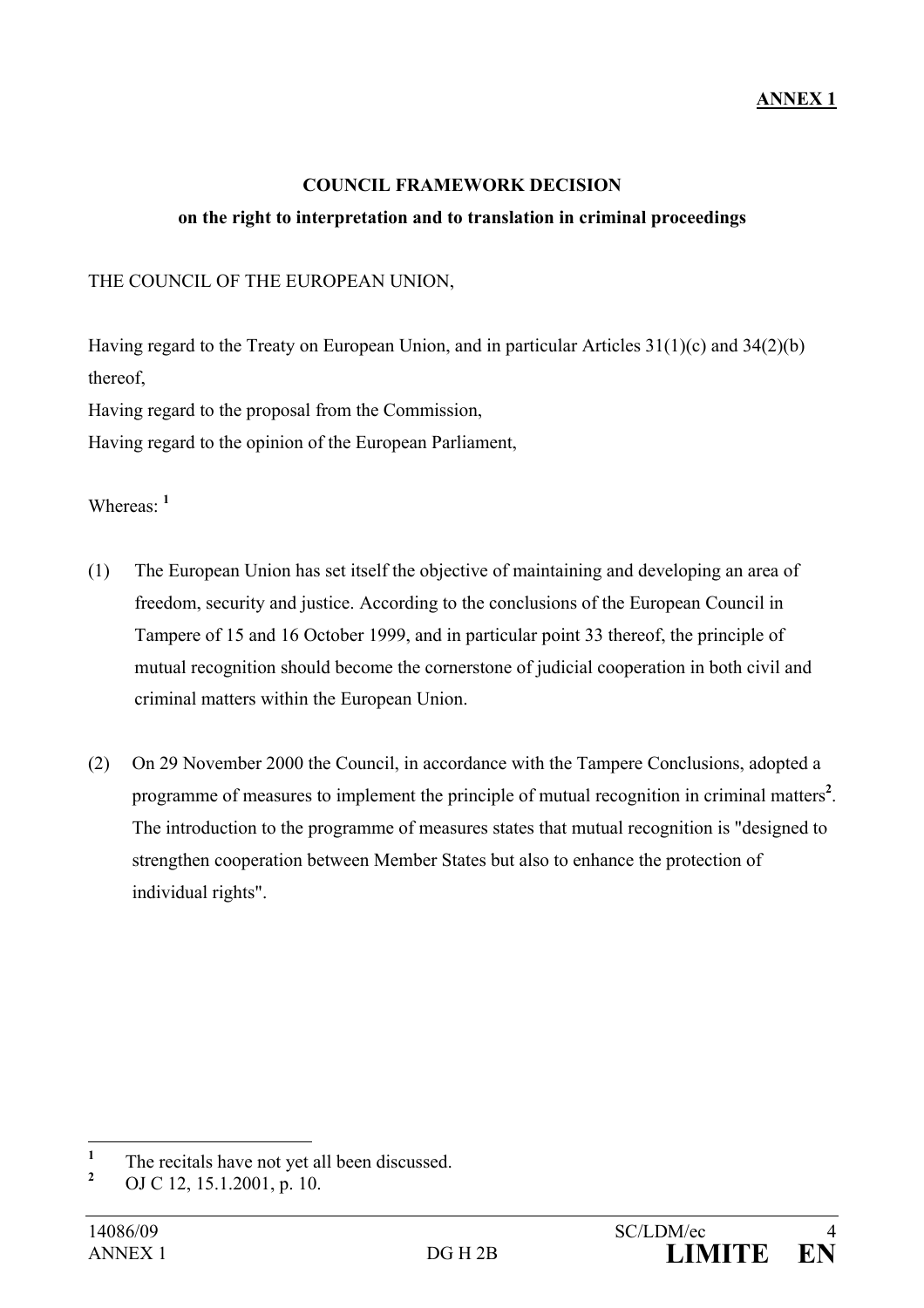- (3) Implementation of the principle of mutual recognition of decisions in criminal matters presupposes that Member States have trust in each other's criminal justice systems. The extent of the mutual recognition exercise is very much dependent on a number of parameters, which include "mechanisms for safeguarding the rights of  $\left[\ldots\right]$  suspects" <sup>1</sup> and common minimum standards necessary to facilitate the application of the principle of mutual recognition
- (4) Mutual recognition can only operate effectively in a spirit of confidence, whereby not only judicial authorities, but all actors in the criminal process see decisions of the judicial authorities of other Member States as equivalent to their own, implying "not only trust in the adequacy of one's partners' rules, but also trust that these rules are correctly applied" **<sup>2</sup>** .
- (5) Although all Member States are parties to the European Convention for the Protection of Human Rights and Fundamental Freedoms (ECHR), experience has shown that this in itself does not always provide a sufficient degree of trust in the criminal justice systems of other Member States.
- (6) Article 31(1) of the Treaty on European Union provides for "ensuring compatibility in rules applicable in the Member States as may be necessary to improve [judicial co-operation in criminal matters]". Common minimum standards should lead to increased confidence in the criminal justice systems of all Member States which in turn should lead to more efficient judicial cooperation in a climate of mutual trust.
- (7) Such common standards should be applied in the fields of interpretation and translation in criminal proceedings. In order to enhance the necessary confidence among Member States, this Framework Decision provides for basic common standards with regard to interpretation and translation in criminal proceedings in the European Union which reflect the traditions of the Member States in applying the relevant provisions of the ECHR.

 **1** OJ C 12, 15.1.2001, p. 10.

**<sup>2</sup>** COM(2000) 495, 26.7.2000, p. 4.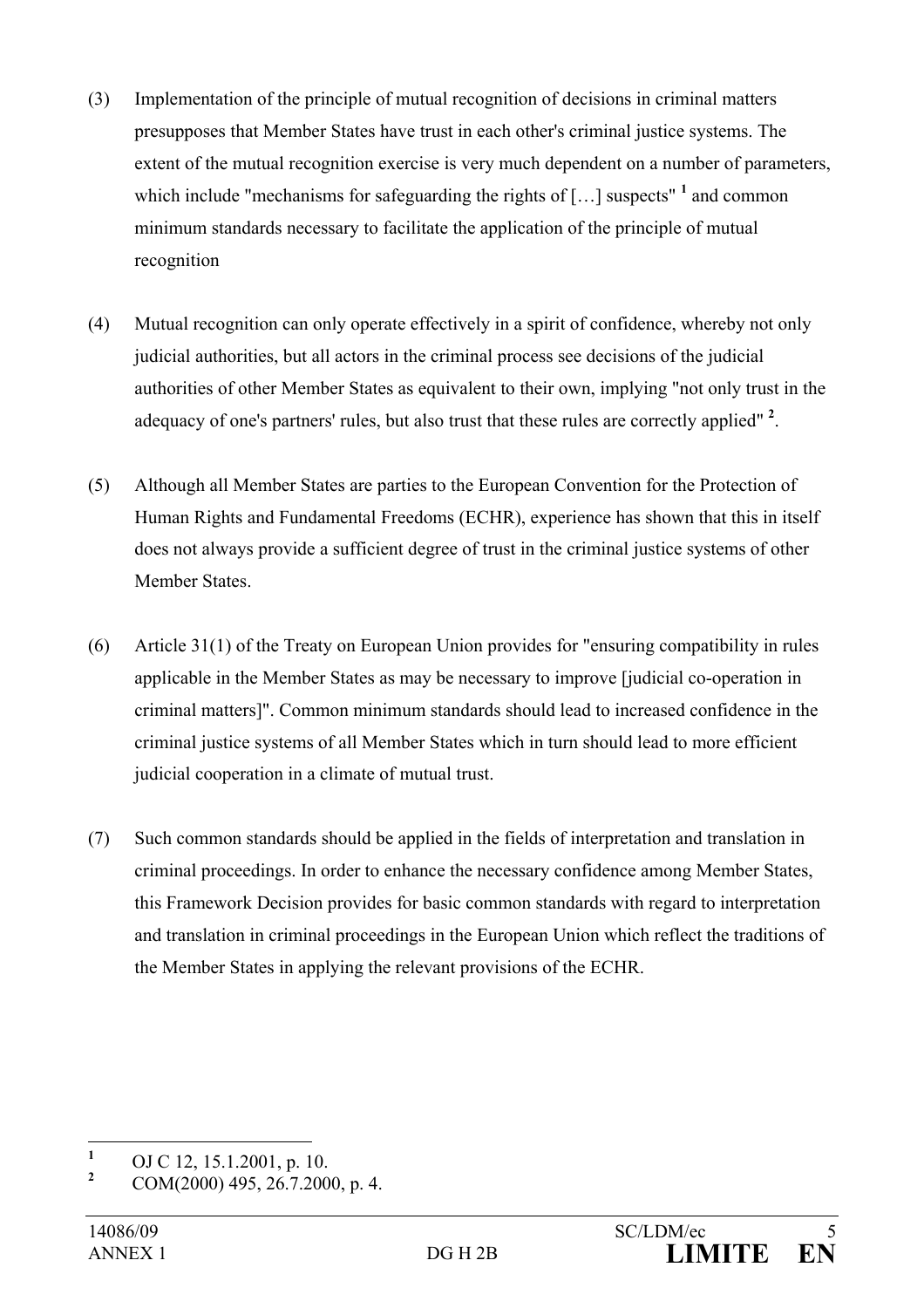- (8) The right to interpretation and translation for those who do not understand the language of the proceedings are enshrined in Article 6 of the ECHR, as interpreted by the case law of the European Court of Human Rights. The provisions of this Framework Decision facilitate the application of those rights in practice.
- (8 bis) This Framework Decision does not apply to proceedings which may lead to sanctions being imposed by an authority other than a criminal court.
- (8 ter) The rights provided for in this Framework Decision should also apply to proceedings for the execution of a European Arrest Warrant within the limits provided for by this Framework Decision. Executing Members States should provide, and bear the costs for, interpretation and translation in favour of the requested person who does not understand or speak the language of the proceedings.

(8 quater) (…) **<sup>1</sup>**

(9) The provisions of this Framework Decision should ensure that the rights of the suspected or accused person who does not speak and understand the language of the proceedings to understand the accusations brought against him and to understand the proceedings in order to be able to exercise his rights are protected by providing free and accurate linguistic assistance. This assistance should be extended, if necessary, to relations between the suspect and his legal counsel in direct connection with the suspected or accused person's participation in the proceedings. This right aims at enabling the suspected or accused person to participate effectively in the proceedings. The suspected or accused person should be able, *inter alia*, to explain his/her version of the events, point out any statements to which he/she disagrees and make his/her legal counsel aware of any facts that should be put forward in his/her defence.

 **1** This recital was deleted since the substance was moved into Article 1(2).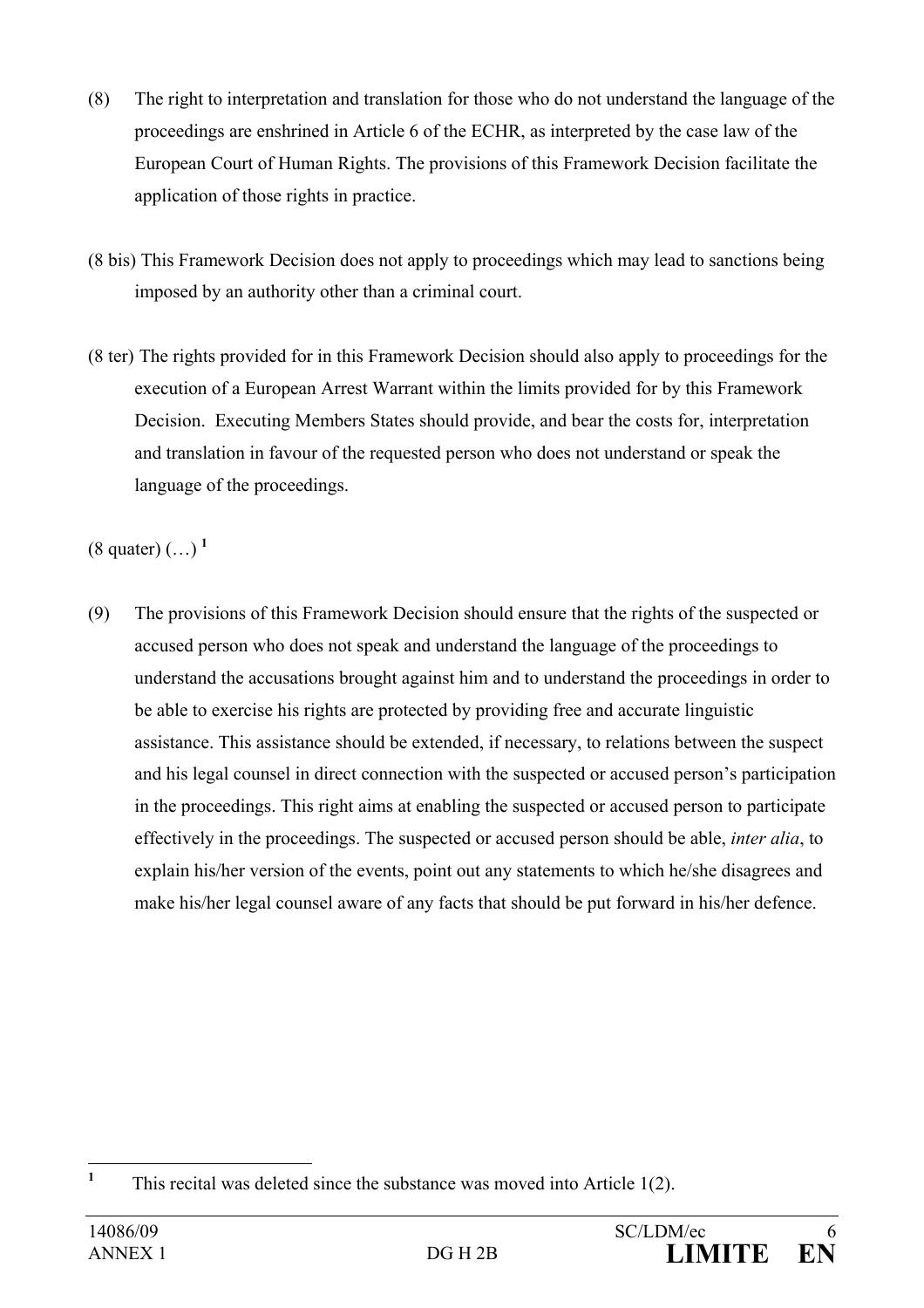- (9bis) The finding that there is no need for interpretation or translation should be subject to the possibility of review, in accordance with national law. Such review may be carried out, for example, through a specific complaint procedure, or in the context of an ordinary appeal procedure against decisions on the merits.
- (10) Appropriate assistance should be provided also to suspected or accused persons suffering from hearing or speech impediments.
- (11) The duty of care towards suspected or accused persons who are in a potentially weak position, in particular because of physical impairments which affect their ability to communicate effectively, underpins a fair administration of justice. The prosecution, law enforcement and judicial authorities should therefore ensure that these persons are able to exercise effectively the rights provided for under this Framework Decision, e.g. by paying attention to any potential vulnerability that affect their ability to follow the proceedings and make themselves understood and by taking appropriate steps to ensure these rights.
- (11bis) The safeguard of the fairness of the proceedings requires that essential documents, or at least the important passages of such documents, should be translated for the benefit of the suspected or accused person. It is up to the authorities of the Member States to decide which documents should be translated, in accordance with national law. Some documents should always be considered essential documents that should be translated, such as the decision depriving a person of his/her liberty, the charge/indictment and any judgment.

 $(12)$   $($ ...)

(12a) A waiver of the right to written translation of documents should be unequivocal, with minimum safeguards, and should not run counter to any important public interest.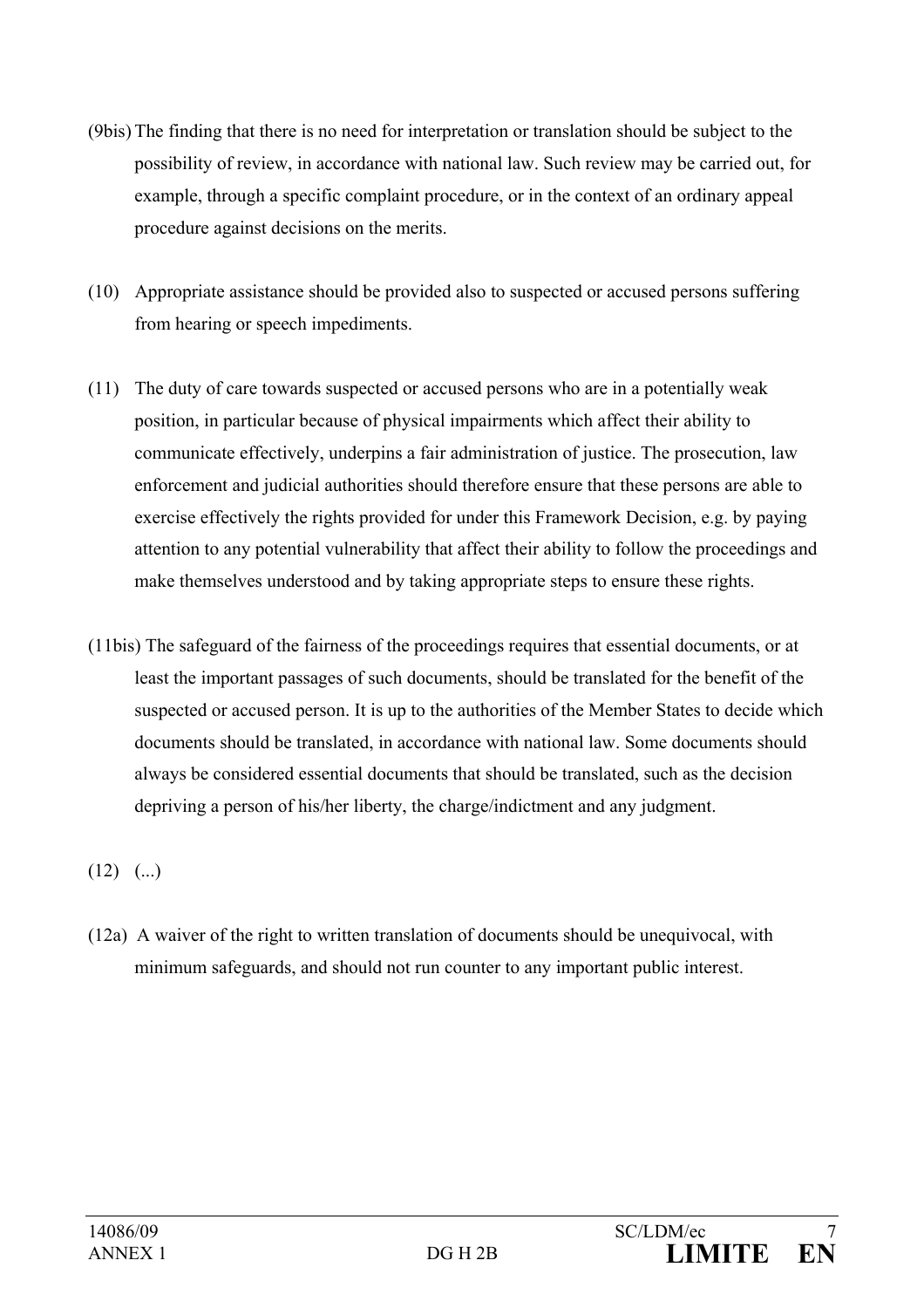- (13) This Framework Decision respects the fundamental rights and observes the principles recognised by the Charter of Fundamental Rights of the European Union. In particular, this Framework Decision seeks to promote the right to liberty, the right to a fair trial and the rights of the defence.
- (13a) Member States should ensure that the provisions of Articles 2 to 5 of this Framework Decision which correspond to rights guaranteed by the ECHR are implemented consistently with those of the ECHR and as developed by the relevant case-law of the European Court of Human Rights. **<sup>1</sup>**
- (14) Since the aim of achieving common minimum standards cannot be achieved by Member States acting unilaterally and can only be achieved at Union level, the Council may adopt measures in accordance with the principle of subsidiarity as referred to in Article 2 of the Treaty on European Union and defined in Article 5 of the Treaty establishing the European Community. In accordance with the principle of proportionality, as set out in the latter Article, this Framework Decision does not go beyond what is necessary in order to achieve that objective,

# HAS ADOPTED THIS FRAMEWORK DECISION:

 **1** CY, IT, NL, SI and UK have a scrutiny reservation on this new recital, which was inserted further to a suggestion by UK for a new Article 6a. In this connection, SI suggested submitting the text as it results from the discussions in the Council bodies to the Secretariat of the Council of Europe, in order to verify whether this text is in conformity with the ECHR, as interpreted by the European Court of Human Rights ("Strasbourg-proof").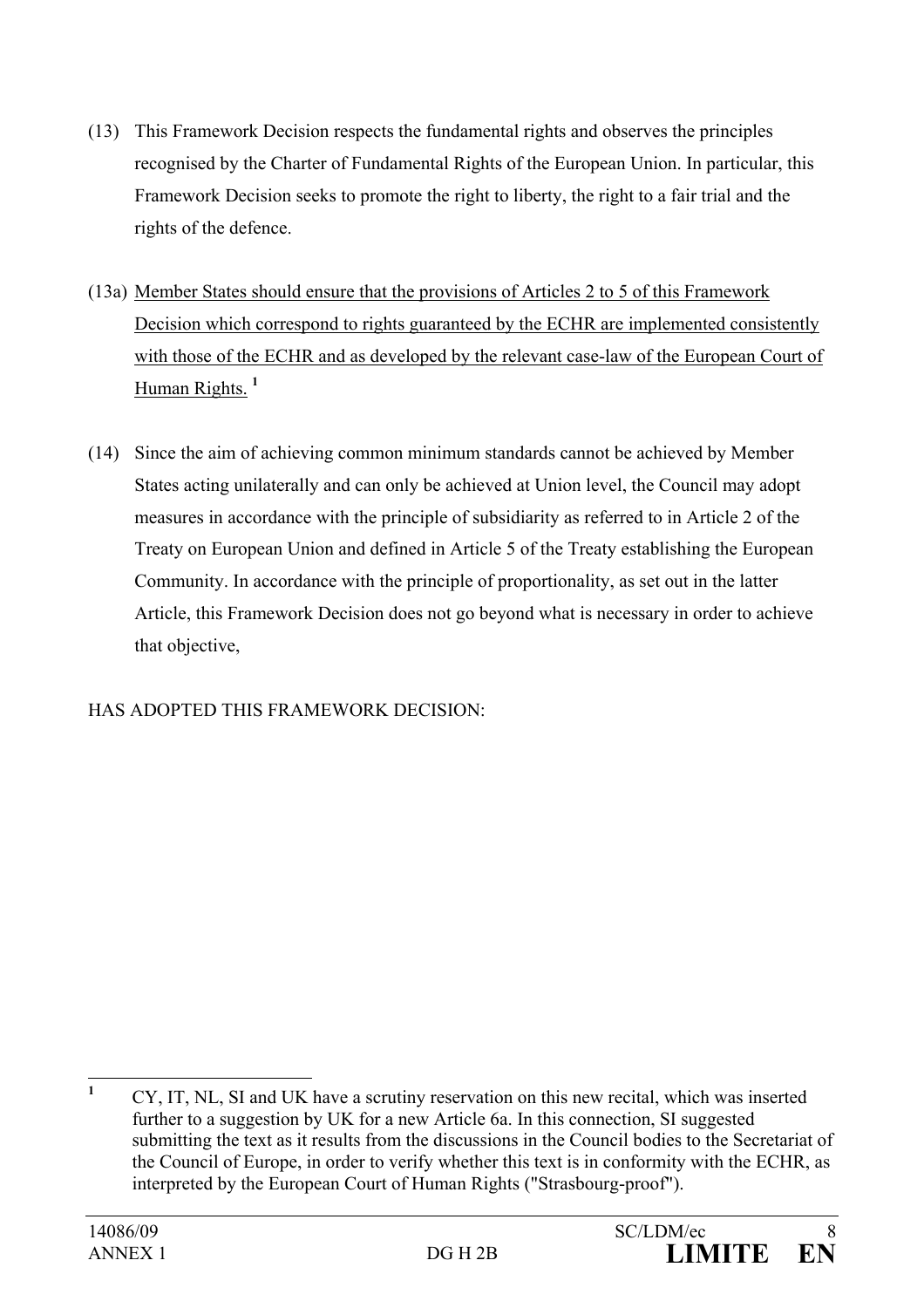# Article 1 **Scope <sup>1</sup> 2**

- 1. This Framework Decision lays down rules concerning the rights to interpretation and translation in criminal proceedings and proceedings for the execution of a European Arrest Warrant.
- 2. Those rights apply to any person from the time that person is made aware by the competent authorities of a Member State that he or she is suspected or accused of having committed a criminal offence until the conclusion of the proceedings, which is understood to mean the final determination of the question whether the suspected or accused person has committed the offence.

 **1** FI, supported by PL and UK, suggests moving the text of recital 8bis into the wording of this Article. Some other Member States expressed doubts on this suggestion.

**<sup>2</sup>** DE and HU have a scrutiny reservation on Article 1.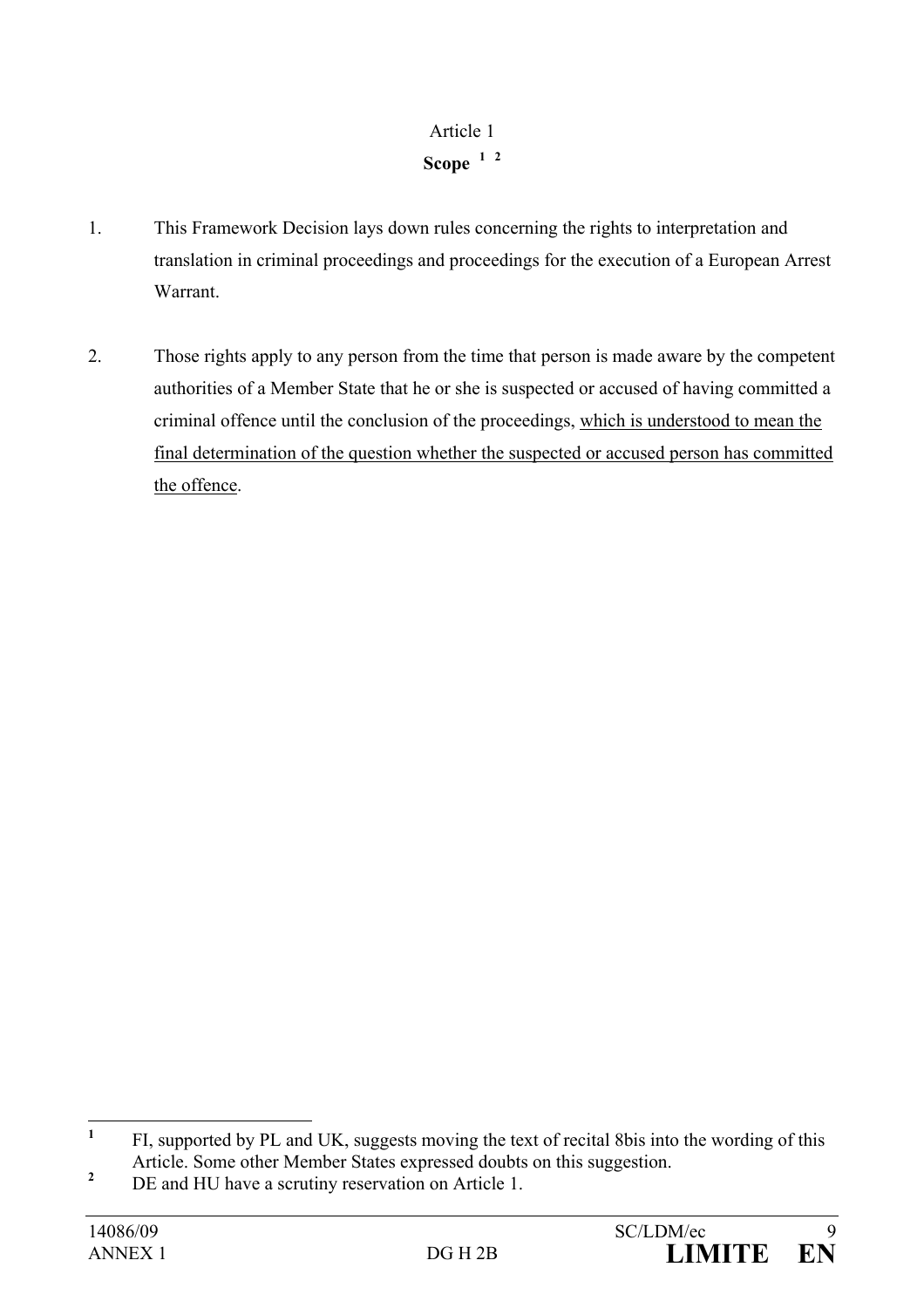#### **Right to interpretation**

- 1. Member States shall ensure that a suspected or accused person who does not understand or speak the language of the criminal proceedings concerned is provided with interpretation in his/her mother tongue or in another language that he/she understands, in order to safeguard his/her rights to fair proceedings. Interpretation, including of communication between the suspected or accused person and his/her legal counsel, [when the legal counsel is present in accordance with national law, <sup>1</sup>] shall be provided during the criminal proceedings before investigative and judicial authorities, including during police questioning, during all court hearings and during any necessary interim hearings. **<sup>2</sup>**
- 1a. Member States shall ensure that a person with a hearing impediment receives interpretation assistance, if appropriate for that person.
- 2.  $( ...)$
- 3. Member States shall ensure that it is verified in any appropriate manner, including by consulting the suspected or accused person, whether he/she understands and speaks the language of the criminal proceedings and needs the assistance of an interpreter.
- 4. Member States shall ensure that at a stage in the proceedings, in accordance with national law, there is the possibility of a review of a finding that there is no need for interpretation. Such review does not entail the obligation for Member States to provide for a separate mechanism in which the sole ground for review is the challenging of such finding.

 **1** The text between brackets was inserted further to a suggestion by FR.

**<sup>2</sup>** BE, PL, SI and FI have a scrutiny reservation on the new text in Article 1, which was inserted further to a suggestion by NL in order to accommodate concerns by other delegations on the text in former paragraph 2 (which has now been deleted).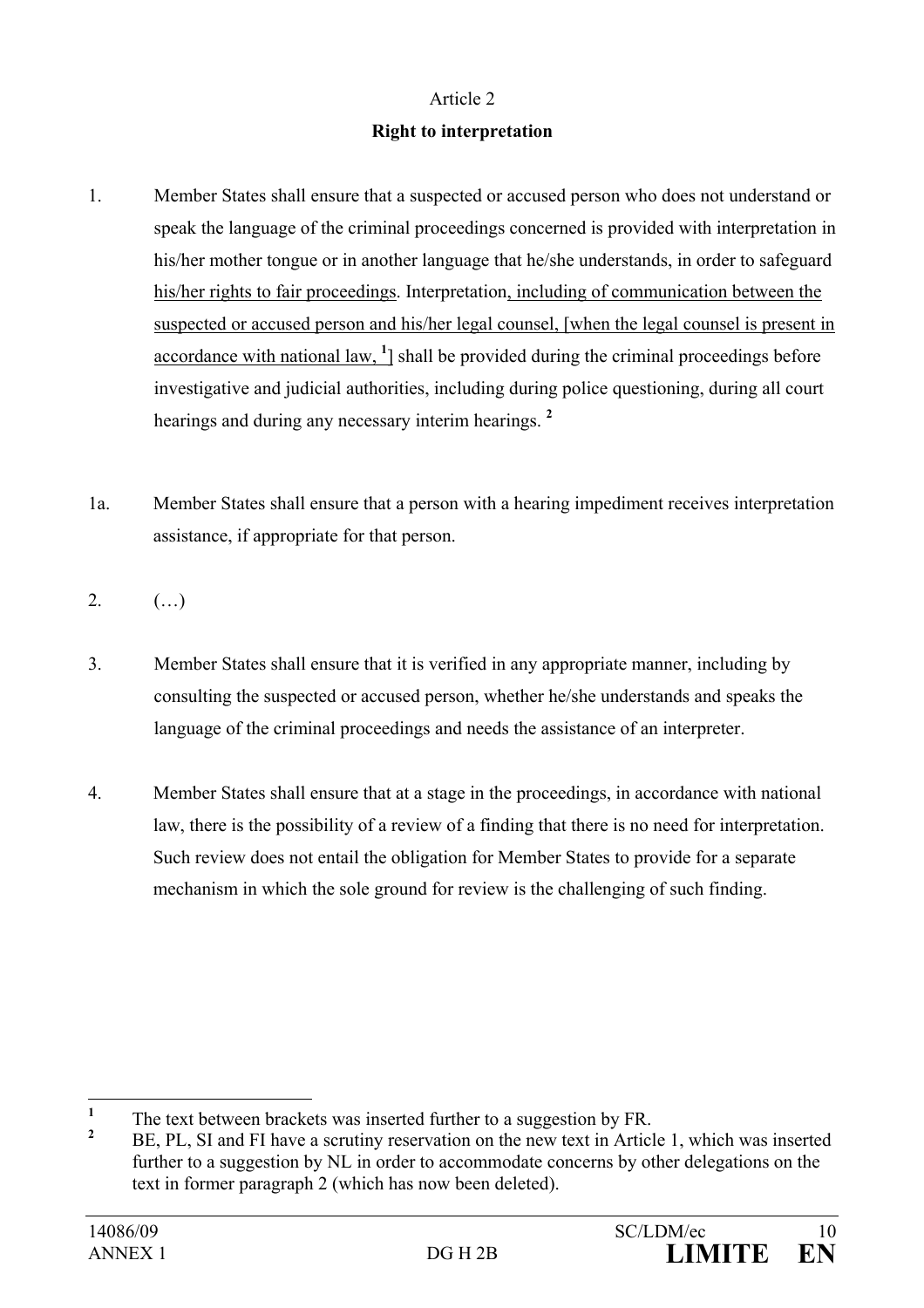5. In proceedings for the execution of a European Arrest Warrant, the executing Member State shall ensure that its competent authorities provide any person subject to such proceedings who does not understand or speak the language of the proceedings, with interpretation in accordance with this Article.

# Article 3 **<sup>1</sup>**

## **Right to translation of essential documents**

- 1. Member States shall ensure that a suspected or accused person who does not understand the language of the proceedings concerned is provided with a translation, into his/her mother tongue or into another language that he/she understands, of all documents which are essential in order to safeguard his/her rights to fair proceedings, or at least the important passages of such documents, provided that the person concerned has the right of access to the documents concerned under national law.
- 2. The competent authorities shall decide which are the essential documents to be translated under paragraph 1. The essential documents to be translated, in whole or the important passages thereof, shall include at least detention orders or equivalent decisions depriving the person of his/her liberty, the charge/indictment and any judgment, where such documents exist.
- 3. The suspected or accused person, or his/her lawyer, may submit a reasoned request for translation of further documents which are necessary for the effective exercise of the right of defence.

 **1** CY has a reservation on this Article, which it might be able to lift if the delay for implementation of the instrument is raised from 24 to 30 months (see Article 7).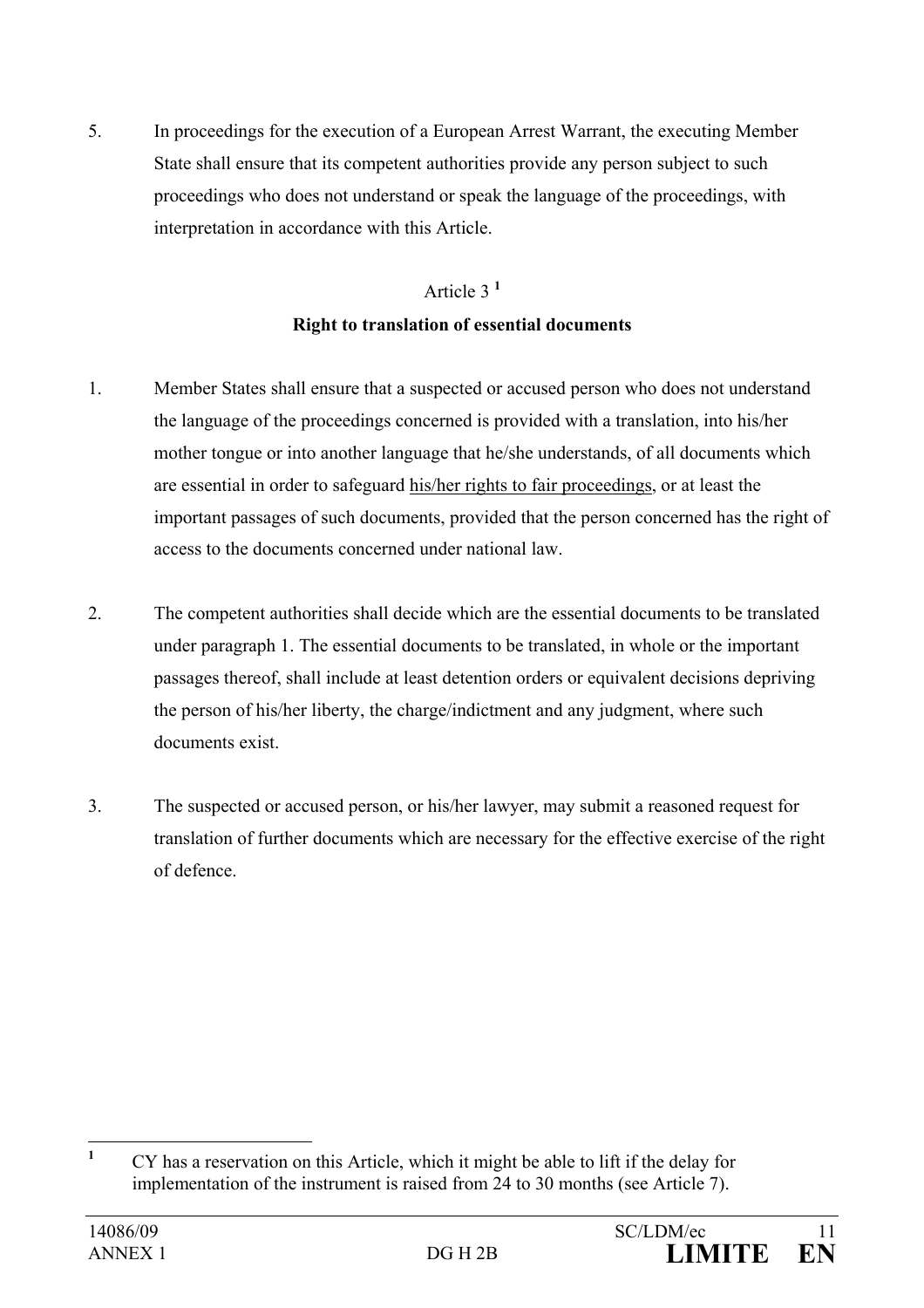- 4. Member States shall ensure that at a stage in the proceedings, in accordance with national law, there is the possibility of a review if translation of a document referred to in paragraphs 2 and 3 is not provided. Such review does not entail the obligation for Member States to provide for a separate mechanism in which the sole ground for review is the challenging of such finding.
- 5. In proceedings for the execution of a European Arrest Warrant, the executing Member State shall ensure that its competent authorities provide any person subject to such proceedings who does not understand the language in which the European Arrest Warrant is drawn up, or into which it has been translated by the issuing Member State, with a translation of that document.
- 6. Provided that this does not affect the fairness of the proceedings, an oral translation or an oral summary of the documents referred to in this Article may, where appropriate, be provided instead of a written translation.
- 7. A person who has a right under this Article to translation of documents may, at any time, waive this right.

# **Costs of interpretation and translation**

Member States shall cover the costs of interpretation and translation resulting from the application of Articles 2 and 3, irrespective of the outcome of the proceedings.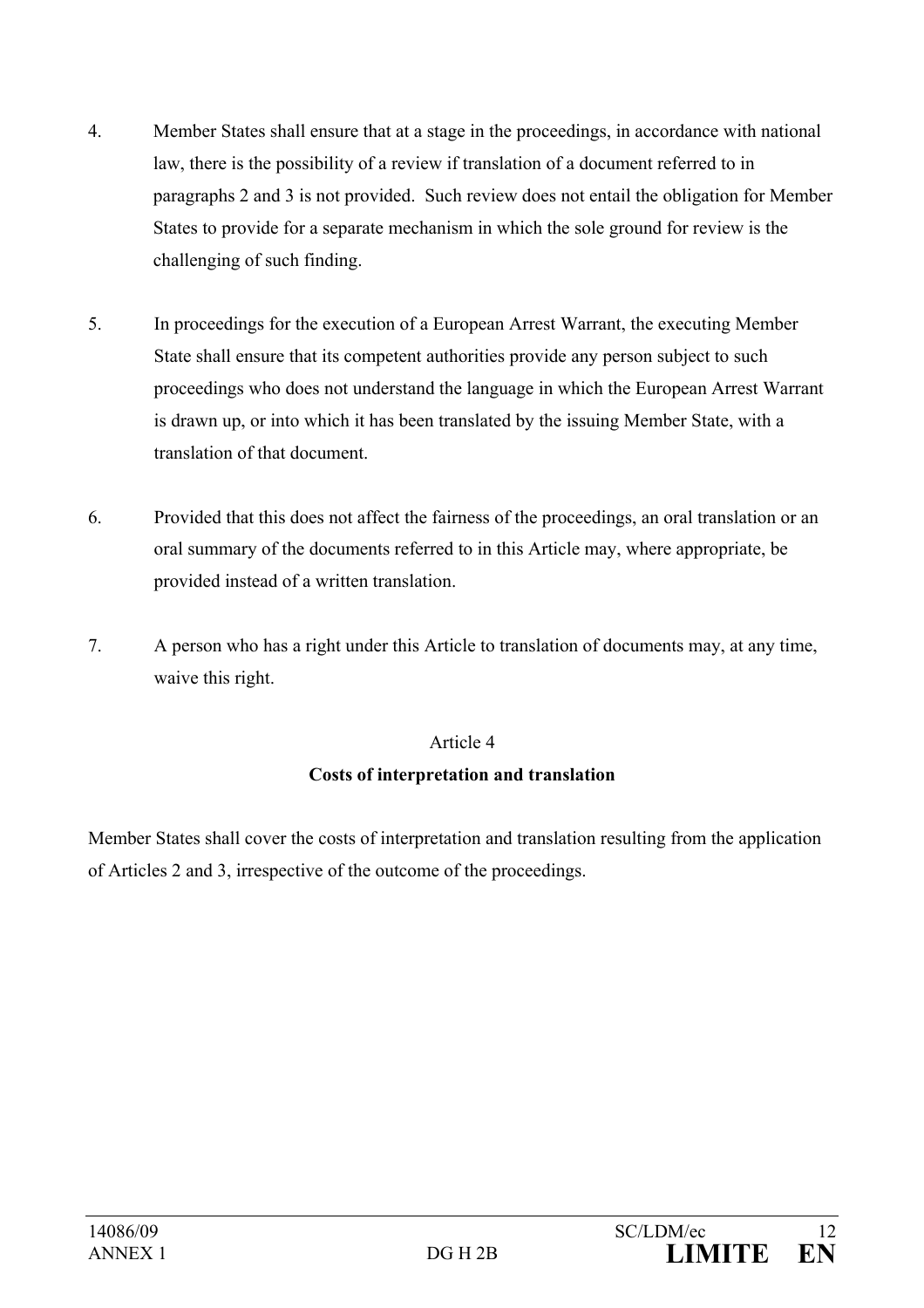## **Quality of the interpretation and translation**

Member States shall take concrete measures to ensure that the interpretation and translation provided shall be of adequate quality so that the suspected or accused person, as well as a person subject to the execution of a European Arrest Warrant, is fully able to exercise his or her rights.

# Article 6 **Non-regression clause**

Nothing in this Framework Decision shall be construed as limiting or derogating from any of the rights and procedural safeguards that may be ensured under the European Convention for the Protection of Human Rights and Fundamental Freedoms, under other relevant provisions of international law or under the laws of any Member States which provide a higher level of protection.

## Article 7

# **Implementation**

Member States shall take the necessary measures to comply with the provisions of this Framework Decision by …….. at the latest **<sup>1</sup>** .

By the same date Member States shall transmit to the Council and to the Commission the text of the provisions transposing into their national law the obligations imposed on them under this Framework Decision.

 **1** 24 months after publication of this Framework Decision in the *Official Journal.*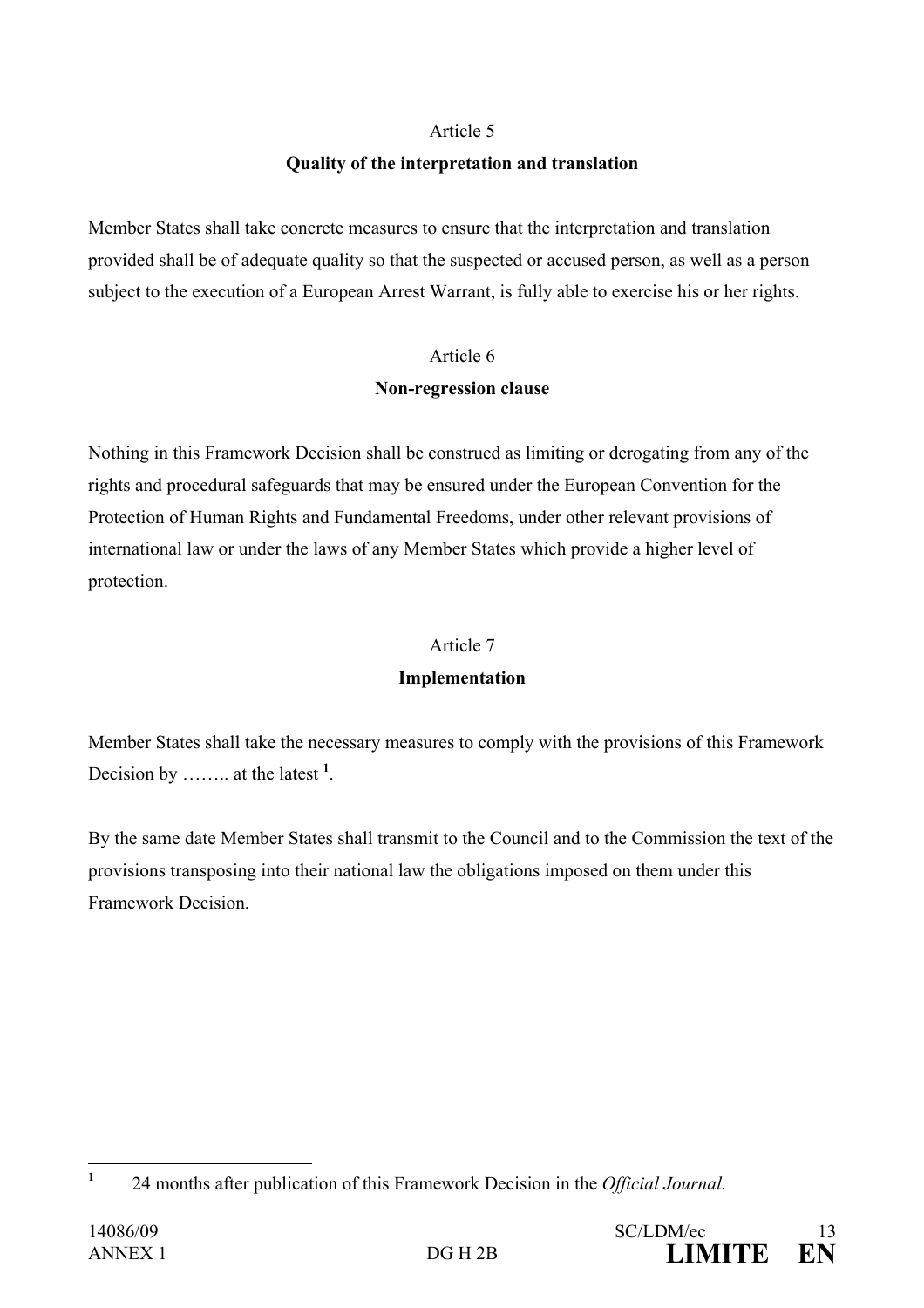# **Report**

The Commission shall, by ……….<sup>1</sup>, submit a report to the European Parliament and to the Council, assessing the extent to which the Member States have taken the necessary measures in order to comply with this Framework Decision, accompanied, if necessary, by legislative proposals.

# Article 9

# **Entry into force**

This Framework Decision shall enter into force on the twentieth day following that of its publication in the *Official Journal of the European Union*.

Done at Brussels, [….]

 *For the Council The President* 

 **1** 36 months after publication of this Framework Decision in the *Official Journal*.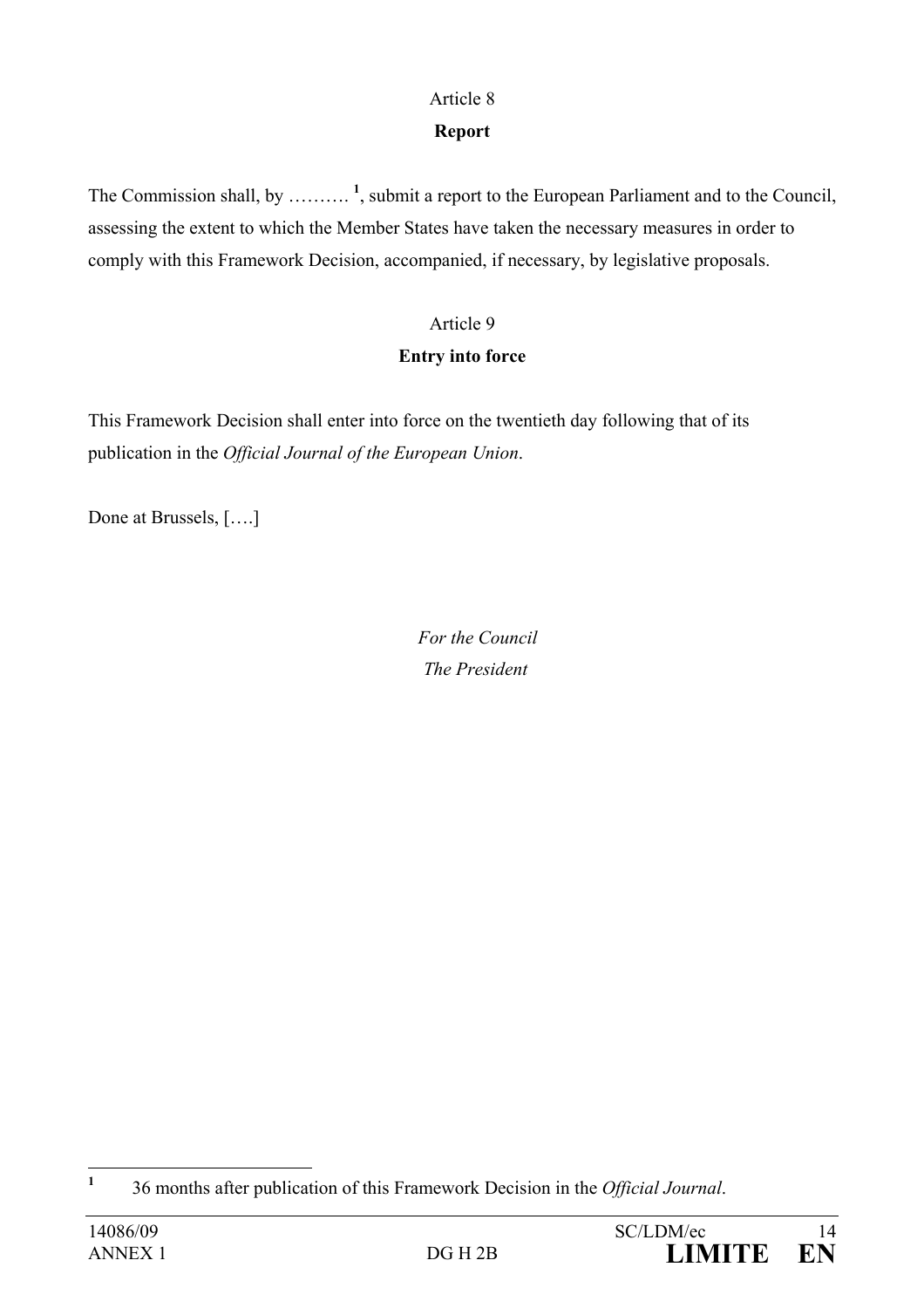## **Draft**

# **Resolution of the Council and of the Governments of the Member States meeting within the Council fostering the implementation by Member States of the right to interpretation and to translation in criminal proceedings**

# THE COUNCIL OF THE EUROPEAN UNION AND THE GOVERNMENTS OF THE MEMBER STATES MEETING WITHIN THE COUNCIL,

Whereas:

Council Framework Decision 2009/XXX/JHA on the right to interpretation and to translation in criminal proceedings sets out certain requirements regarding the rights, for persons suspected or accused of a criminal offence and for persons subject to proceedings for the execution of a (…) European Arrest Warrant, who do not understand or speak the language of the proceedings, to be assisted by an interpreter and to receive translations of essential documents.

<sup>1</sup>Guidelines should be given to Member States with a view to promoting the effective implementation of these rights,

HAVE ADOPTED THIS RESOLUTION:

 **1** FI suggested starting this whereas clause with the following words: "*While fully respecting the national budgetary procedures, guidelines ….*"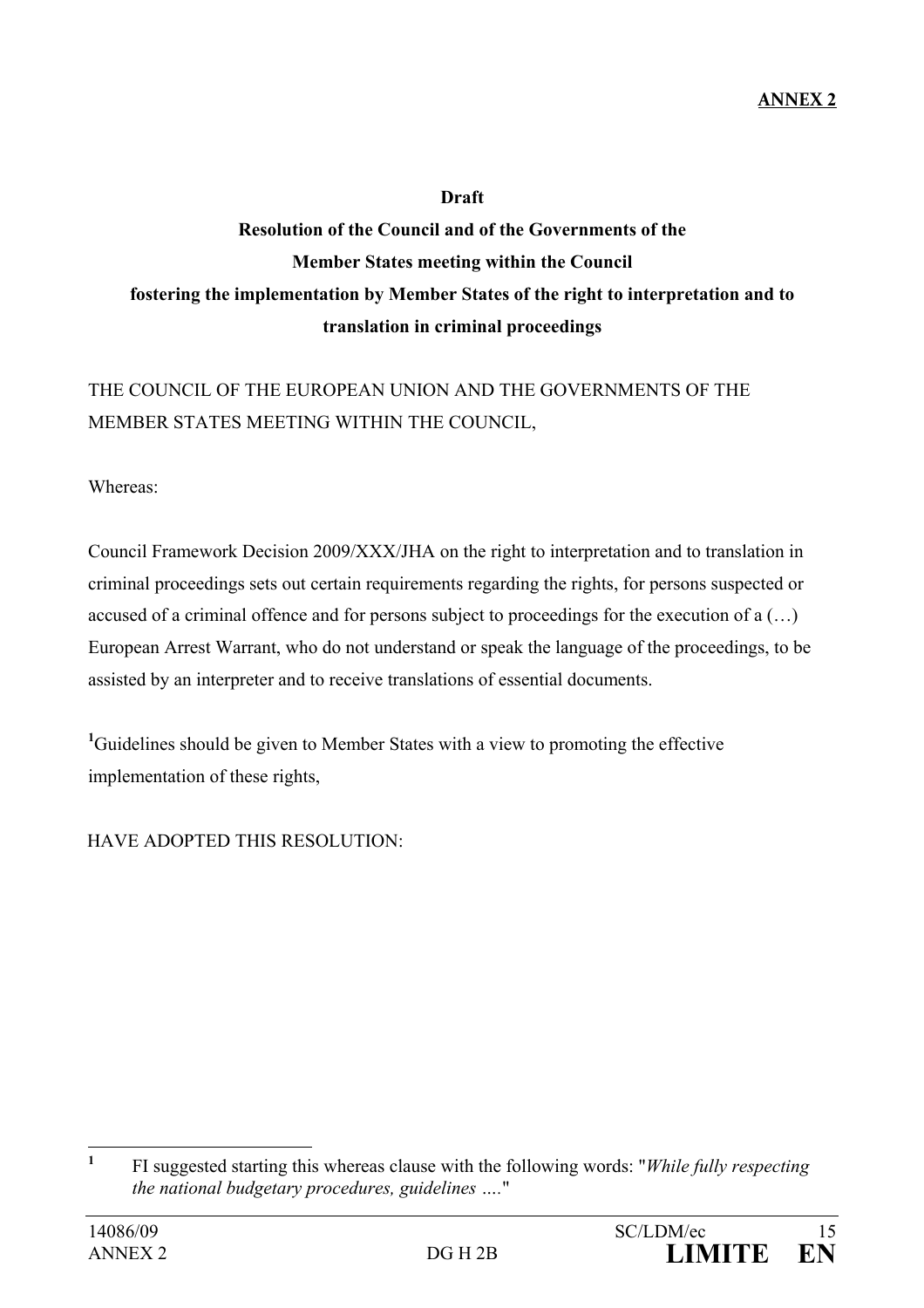#### *Scope and objectives*

- (1) This Resolution aims to foster the rights set out in Framework Decision 2009/XXX/JHA on the right to interpretation and to translation in criminal proceedings.
- (2 ex 3) Building further on the principles laid down in the European Convention for the Protection of Human Rights and Fundamental Freedoms, Member States, while ensuring implementation of Framework Decision 2009/XXX/JHA, are encouraged to promote actively the measures set out below.
- (3 ex 4) The aim of the measures taken should be to develop suitable, effective practice in the Member States for interpretation and translation in the course of criminal proceedings. The measures set out below also apply to interpretation and translation provided by the executing Member State in proceedings for the execution of a European Arrest Warrant.

## *Measures*

#### *Representation of professionals*

(4 -ex 5) Representatives of the interpreters' and translators' professions should be invited to be involved, where appropriate, in the practical implementation of the measures set out below, as well as in achieving the objectives of this Resolution.

# *Qualification*

- (5 ex 6) Member States should strive for a high level of qualification for interpreters and translators employed in criminal proceedings for the purpose of having an adequate standard of interpretation and translation in order to ensure the fairness of proceedings. In addition to general language skills, these translators and interpreters should have specialist knowledge of legal terminology.
- (6)Interpreters and translators should be encouraged to develop their professional skills through continuous training and professional development.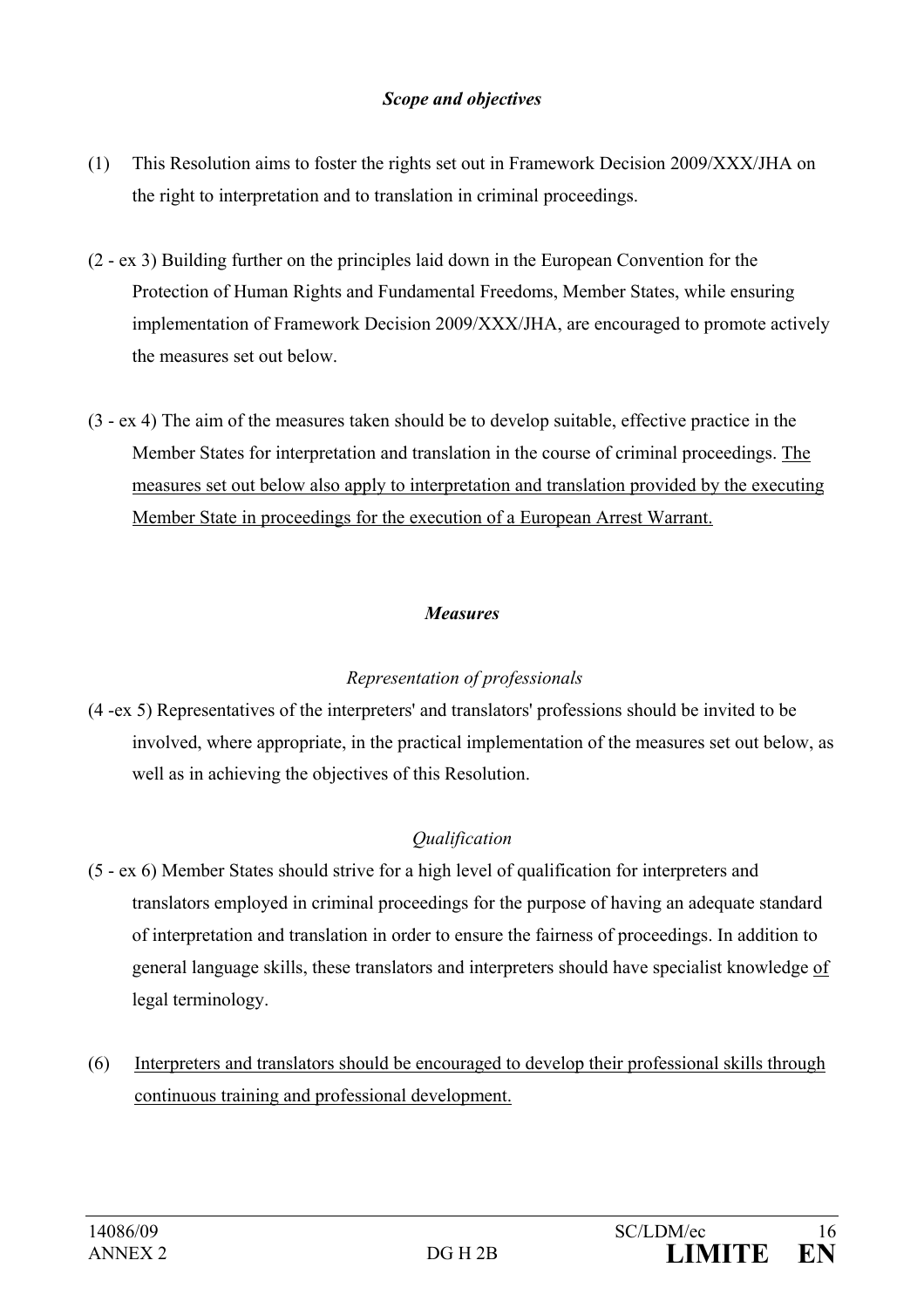- (7) The qualification of interpreters and translators employed in criminal proceedings should be verified by a formal degree or any similar proof of proficiency, for example through accreditation or certification, in the language concerned.
- (8) Member States should strive for a high level of qualification for interpreters assisting suspected or accused persons with a hearing impediment.
- (9) It should be verified that interpreters and translators employed in criminal proceedings are persons of integrity.

# *Training*

(10 - ex 9a) Member States should encourage those responsible for the training of judges, prosecutors and judicial staff involved in criminal proceedings to give special attention to the particularities of communicating with the assistance of an interpreter so as to ensure efficient and effective communication.

(9b) (…) **<sup>1</sup>**

# *Registration*

(11 - ex 10) Member States should ensure that there is a national register, or registers, of qualified interpreters and translators to be employed in criminal proceedings.

 **1** In view of concerns raised by some Member States on the advisability of this point, the Presidency suggested deleting paragraph 9b and maintaining paragraph 9a. In the view of the Presidency, it is advisable to keep some language on training in view also of the recommendations to this end by the Council of Europe. NL has a reservation because it regrets the deletion of paragraph 9b; IE and LV have a

reservation because they also want paragraph 9a to be deleted.

To be noted that the term "judges, prosecutors and judicial staff" is taken from the Resolution on training for judges, prosecutors and judicial staff adopted by the Council and the Representatives of the Member States meeting within the Council in October 2008 (OJ C 299, 22.11.2008, page 1).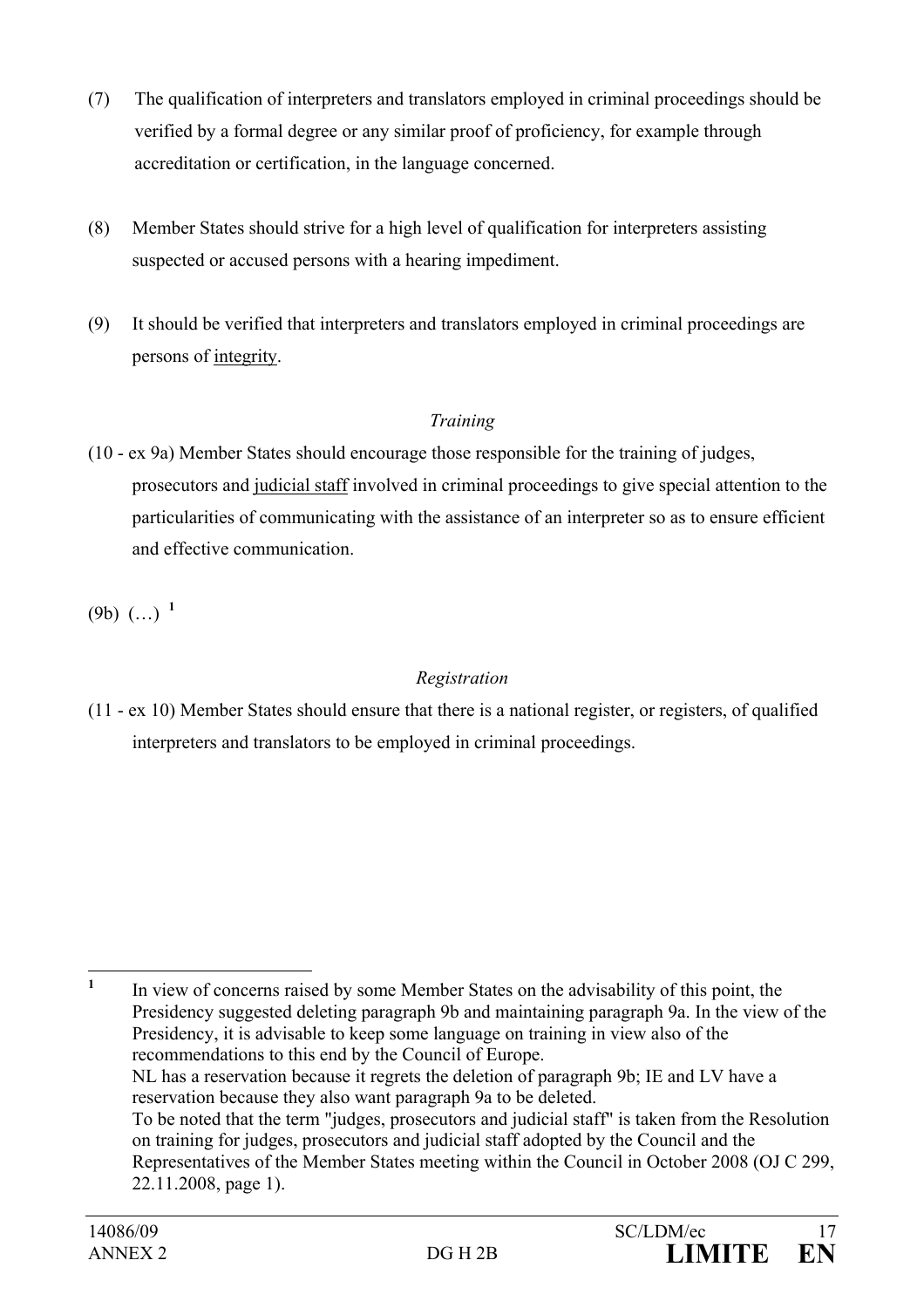- (12 ex 11) The register or registers should be kept up to date so as to reflect, *inter alia*, the status of the interpreter's or translator's qualifications. **<sup>1</sup>**
- (13) Member States are encouraged to make their national registers accessible to competent authorities of other Member States.
- (14) In this context, particular attention should be paid to the aim of facilitating the interconnection of databases for legal translators and interpreters, as envisaged in the European e-Justice action plan of 27 November 2008 **<sup>2</sup>** . **3**

# *Engagement of registered interpreters and translators*

(15) Member States should ensure that, insofar as possible, only registered interpreters and translators are employed in criminal proceedings. The services of a non-registered interpreter or translator should be used only if it is not reasonably possible to employ a registered interpreter or translator. In such cases, the competent authorities should pay particular attention to the quality of the interpretation or translation.

#### *Remote access to interpretation*

(16 - ex 17) In situations where it is appropriate, distance interpretation could be provided, for example by using multiple-party telephone calls or videoconferencing facilities.

# *Codes of Conduct and Guidelines on Best Practice*

(17 - ex 20) The adoption of Codes of Conduct, as well as Guidelines on Best Practice, for interpreters and translators, should be encouraged. These should include provisions on, *inter alia*, professional integrity and confidentiality.

 **1** AT has a reservation on the "status of the interpreter's or translator's qualifications".

**<sup>2</sup>** 15315/08 JURINFO 71 JAI 612 JUSTCIV 239 COPEN 216.

**<sup>3</sup>** At CATS on 7 October 2009, FI expressed concerns on points 11-14 and suggested the following alternative text for this point: "*The interconnection of databases for legal translators and interpreters should be facilitated by development of E-justice as envisaged in the European E-justice action plan of 27 November 2008.*"